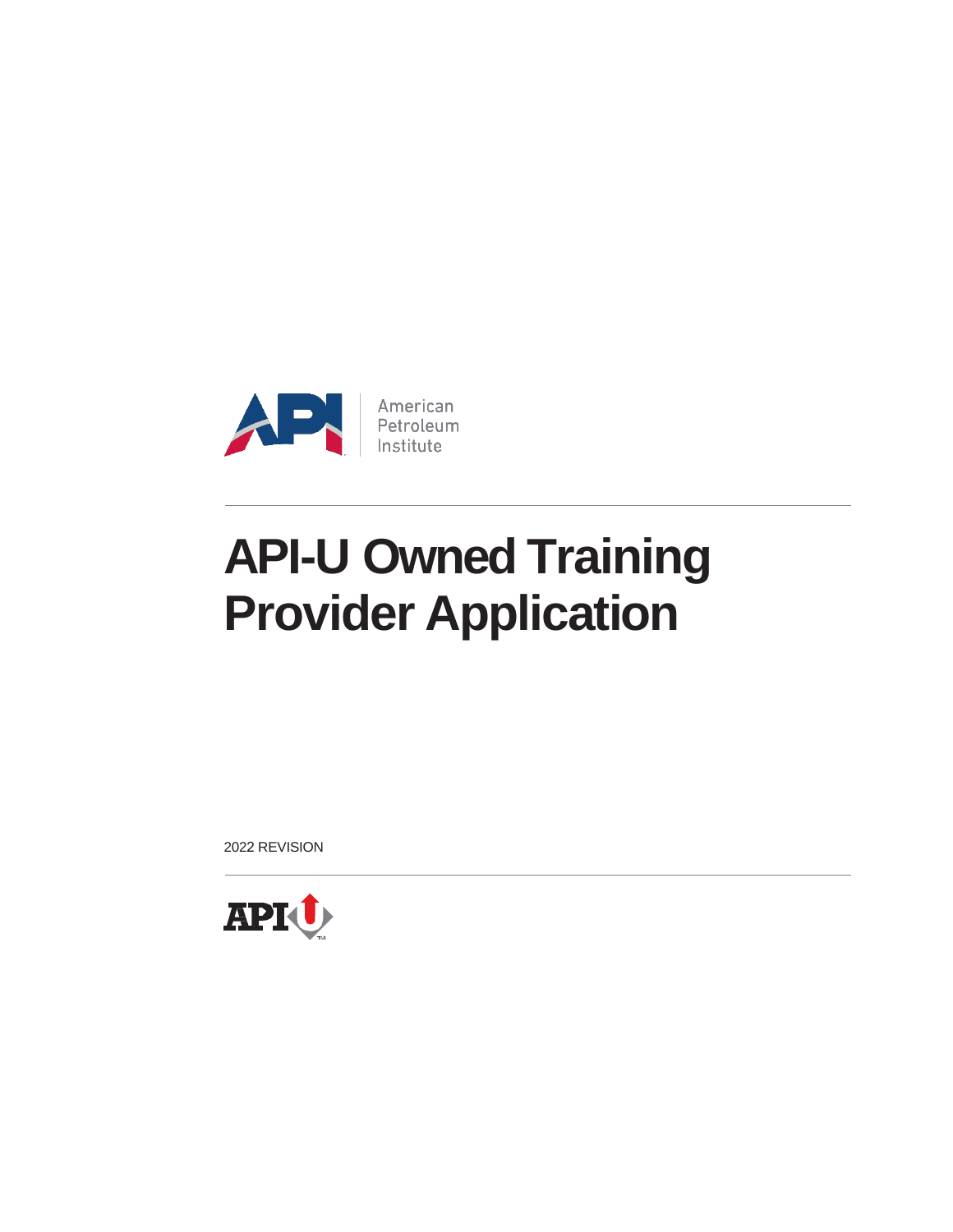





Introduction

Thank you for your interest in the API-U Owned Program. This application must be used when an organization is applying to become an API-U approved training provider AND an individual trainer under the organization is applying to teach the following training courses developed by API: API Specification Q1 9<sup>th</sup> Edition Fundamentals and Practitioner Training; API Specification Q2 Fundamentals and Practitioner Training; API Fundamentals of Auditing and Lead Auditing Training.

There are four parts to this application. PART 1 outlines application requirements for submitting a complete application package. PART 2 outlines the selection criteria required for approval consideration. PART 3 outlines the guidelines for approved training providers under the API-U Owned Program. PART 4 is the application form which provides the basic information required on the company level and individual trainer level.

Please include as much detailed information as possible when completing the application and supplementary materials. All information is subject to investigation and applications may be rejected if the information supplied so warrants. If you have any questions, please send an email inquiry t[o apiuapplications@api.org.](mailto:apiuapplications@api.org)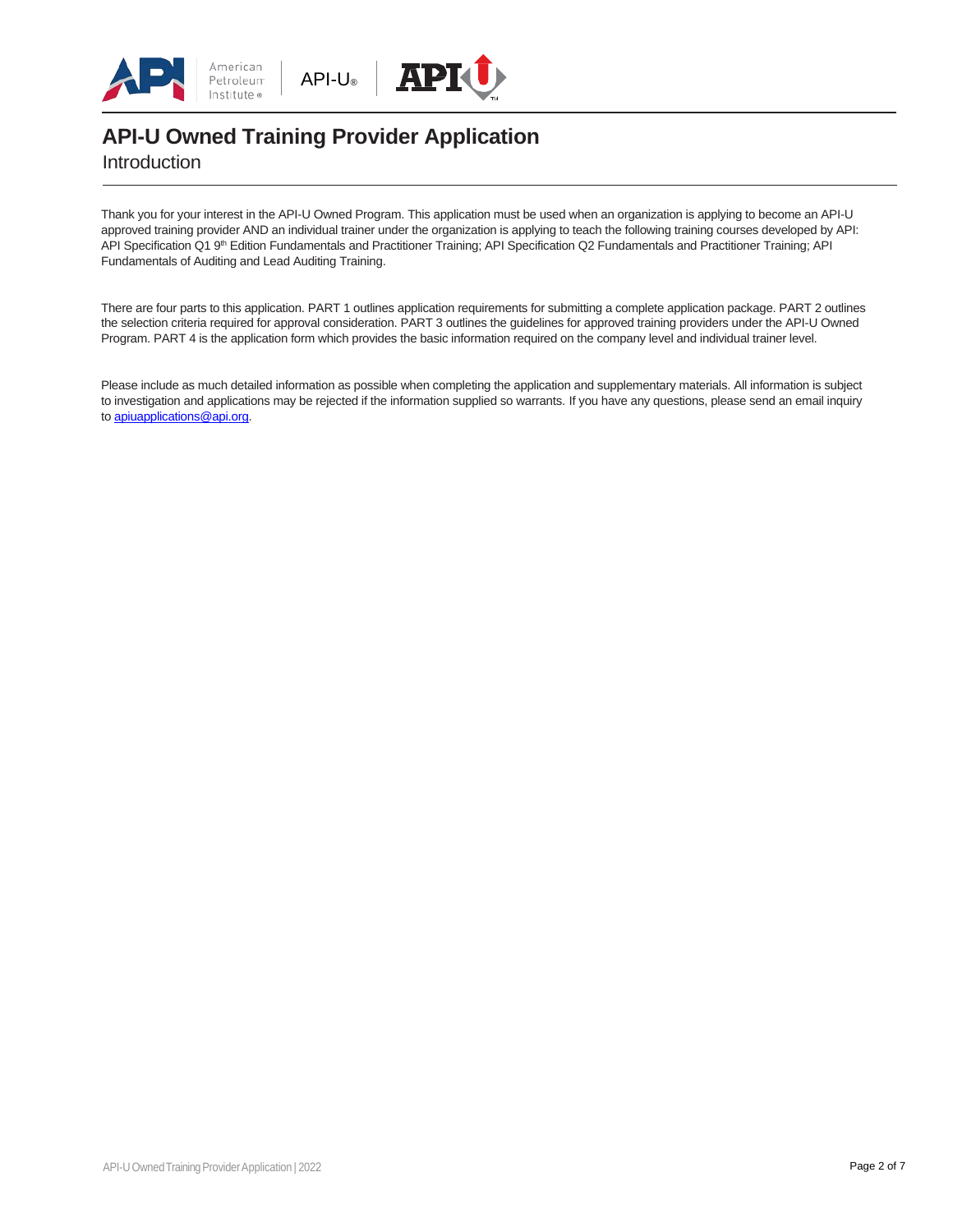





PART 1 - Application Requirements

### Annual Application Window

Applications may be submitted within the application window of **June 1 st to August 31st, 2022**

#### Please check below the API-U owned training courses you are applying to offer:

□ API Specification Q1 9<sup>th</sup> Edition Fundamentals and Practitioner Training

- □ API Specification Q2 Fundamentals and Practitioner Training
- □ API Fundamentals of Auditing and Lead Auditing Training

## Supplementary Materials

The following supplementary materials must be submitted (in English) with this application form:

- 1. CV of individual instructor
- 2. Individual instructor evidence: provide supporting documentation in the form of resumes, qualification records, training records, certificates, audit logs, and any other related materials that meet the minimum requirements to be considered qualified.
- 3. Company evidence: provide supporting documentation in the form of current training schedules and examples of marketing materials.
- 4. Justification memo: answer the following questions in a  $\leq$ 1-page memo format:
	- Why should API consider your organization to be an API-U approved training provider under the Owned Program? Your response should include how it fits in your company's business model, potential market, and expertise in quality management systems.
	- Why should API consider you as an individual trainer to be approved to teach the API-U owned training courses under the above organization? Your response should expand on your education, employment history (particularly in the oil and gas/manufacturing/service industry), relevant training and certifications, management system experience, auditing experience, and experience as a trainer/instructor.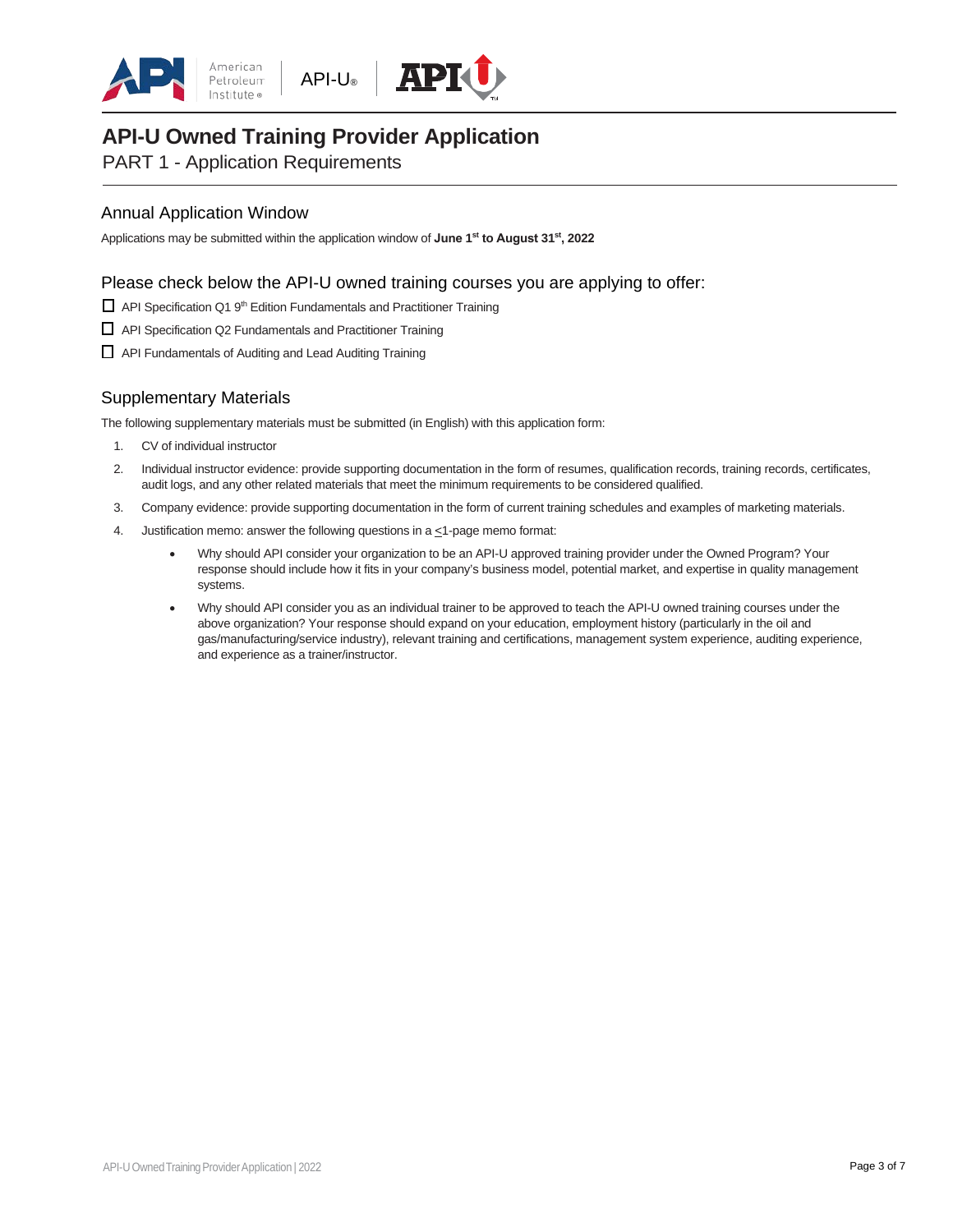



## Part 2 - Selection Criteria

#### **Applicants will be assessed against the following criteria.**

#### Company Qualifications

- 1. **Regional Need** the size of the potential market and how many current API-U providers exist in the region
- 2. **Company Profile** previous experience in auditing, consulting, and/or training
- 3. **Instructor Credentials** see Individual Trainer Qualifications below

#### Individual Trainer Qualifications

- 1. **Education**
	- Minimum high school diploma or equivalent GED with technical training
	- Desired university/college (post-secondary) degree in a technical field

#### 2. **Training**

- Auditing techniques (API Spec Q1, API Spec Q2, ISO 14001 and/or OHSAS 18001 Lead Auditor Course, internal auditor training, ISO 19011 training, other lead auditor training)
- QMS standards (API Spec Q1, API Spec Q2, ISO 9001, ISO 14001, OHSAS 18001, etc.)
- Technical training (ASME inspections, welding, service industry training, etc.)
- 3. **Current Auditor or Lead Auditor Certification** from a third-party international or national personnel/auditor certification body (IRCA, RAB-QSA, etc.) or equivalent experience, skills, knowledge, and ability which may include any or all of the following:
	- Previous certification as an auditor from a recognized national or international certification body
	- Over four (4) years' experience performing quality management system audits (third or second-party audits) in the oil and gas industry
	- Over seven (7) years technical experience in equipment manufacturing, inspection or other related activities within the oil and gas industry
	- Technical and auditing competence that can be verified through referral, references, previous performance evaluation/observation reports, review of audit and inspection reports, or other documented reporting and evaluation
	- Verification that the applicant has successfully completed training and examination on quality management system and/or other technical standards (i.e., lead auditor training in API Spec Q1, API Spec Q2 and ISO 9001; ASME inspector training, etc.)
	- Past documented performance history performing audits and/or other technically related services on behalf of API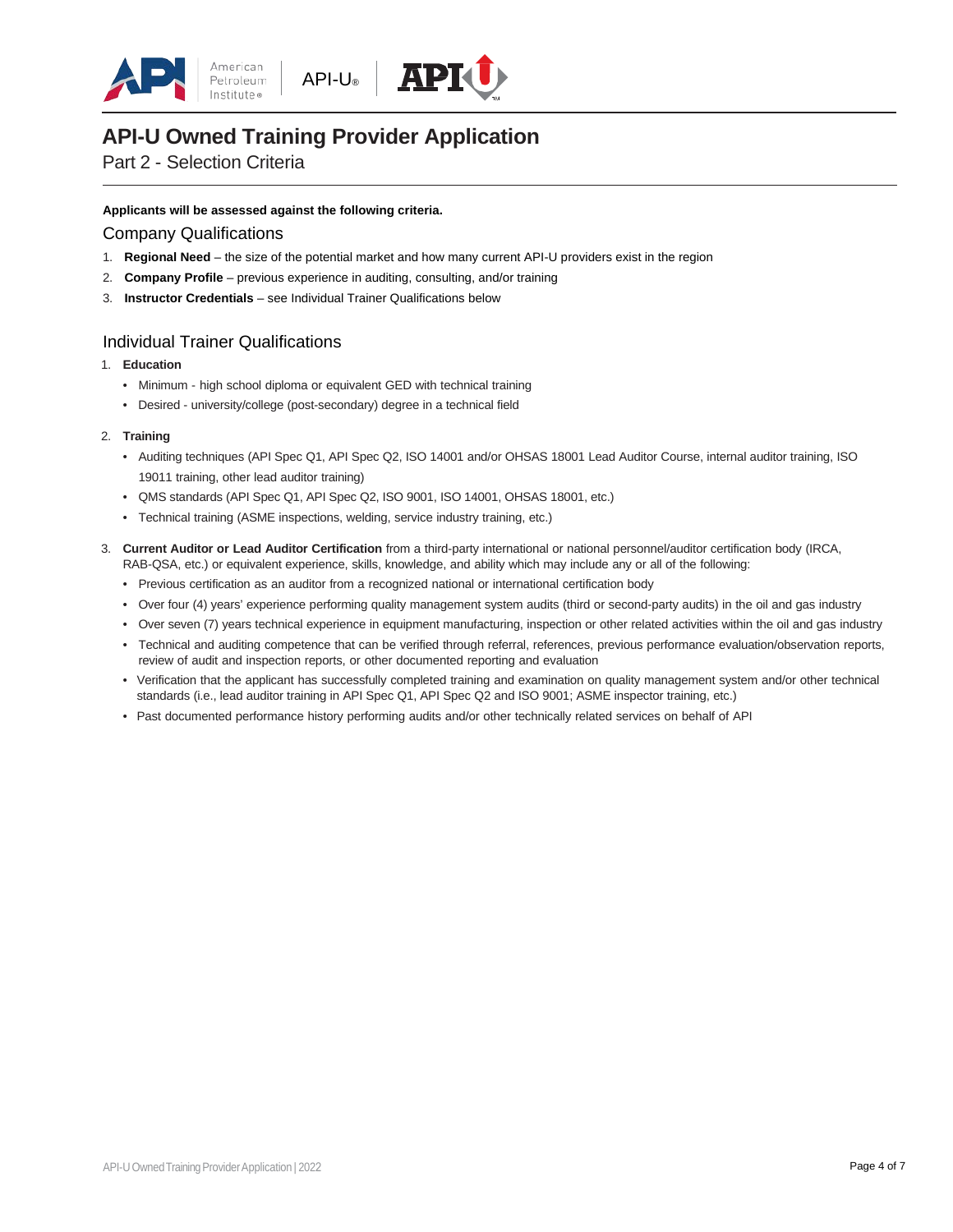





Part 3 - Owned Program Guidelines

#### Approval Process

Submittal of the application package does not entitle the applicant to use the API-U Mark or claim that API has approved an organization and/or individual trainer. If the application meets initial qualifications for approval, the individual trainer(s) would then be required to attend an API-U Train the Trainer event where their knowledge of the standard and teaching skills would be assessed to determine if they qualify to be part of the program under their organization. Upon successful completion of the Train the Trainer event, API-U would initiate a contract with the organization and grant approval to the individual trainer(s). The API-U Owned Program training contract does not become effective until the date that it is executed by API. **API-U approved training providers under the Owned Program pay a royalty of 30% of gross participant course fees for each API-U course conducted.**

#### Approved Owned Training Provider Responsibilities

Providers are responsible for:

- The marketing and promotion of their API-U Courses. API makes no guarantees of success and no commitment with respect to the amount of revenue that will be earned by the training provider under the agreement.
- Scheduling courses, pricing course fees, fielding inquiries from potential participants and collecting participant registrations and payments.
- Course preparation including but not limited to booking classroom facilities and/or virtual training platforms and distributing course materials to participants.
- Submitting course rosters and participant feedback forms to API for invoicing and record-keeping purposes.
- Awarding an API-U certificate of completion to participants upon successful completion of public and private courses.

#### Approved Owned Training Provider Benefits

- Use of the "API-U Proud Provider" logo
- Organization listed in API-U Approved Training Provider Directory and public courses promoted to a global audience through the API-U Calendar, API's SmartBrief newsletter, social media and other relevant channels
- Use of API Spec Q1, API Spec Q2, and/or Auditor Series curriculum and API-U Certificate of Completion

#### Approved Owned Training Provider Restrictions

API-U has established restrictions related to the use of API branding and our intellectual property. Restrictions include but are not limited to the below list. Approved providers should refer to their API-U contract and API-U Trainer Code of Ethics for further details.

- Providers may not use any other API-U/API logos besides the API-U Proud Provider logo. Providers may not use the API-U Proud Provider logo without prior written approval by API-U.
- Providers may not make any reference to API or any API publication in their company or personal website URL (this includes social media profiles, usernames, etc.).
- Providers may not make claims that API-U courses result in any kind of API Certification. API-U/API does not endorse any individual certifications resulting from API-U courses.
- Providers may not offer non-API-U branded courses on the same or similar subject matters as their API-U approved courses.
- API-U approved courses must be taught by API-U individually approved instructors only. Providers may not subcontract the obligations outlined in their API-U contract to any other third party.
- Providers will refer to themselves and their API-U training courses as "API-U approved". Other language such as "certified, qualified, partnered, licensed, authorized, endorsed, joint, etc." is prohibited.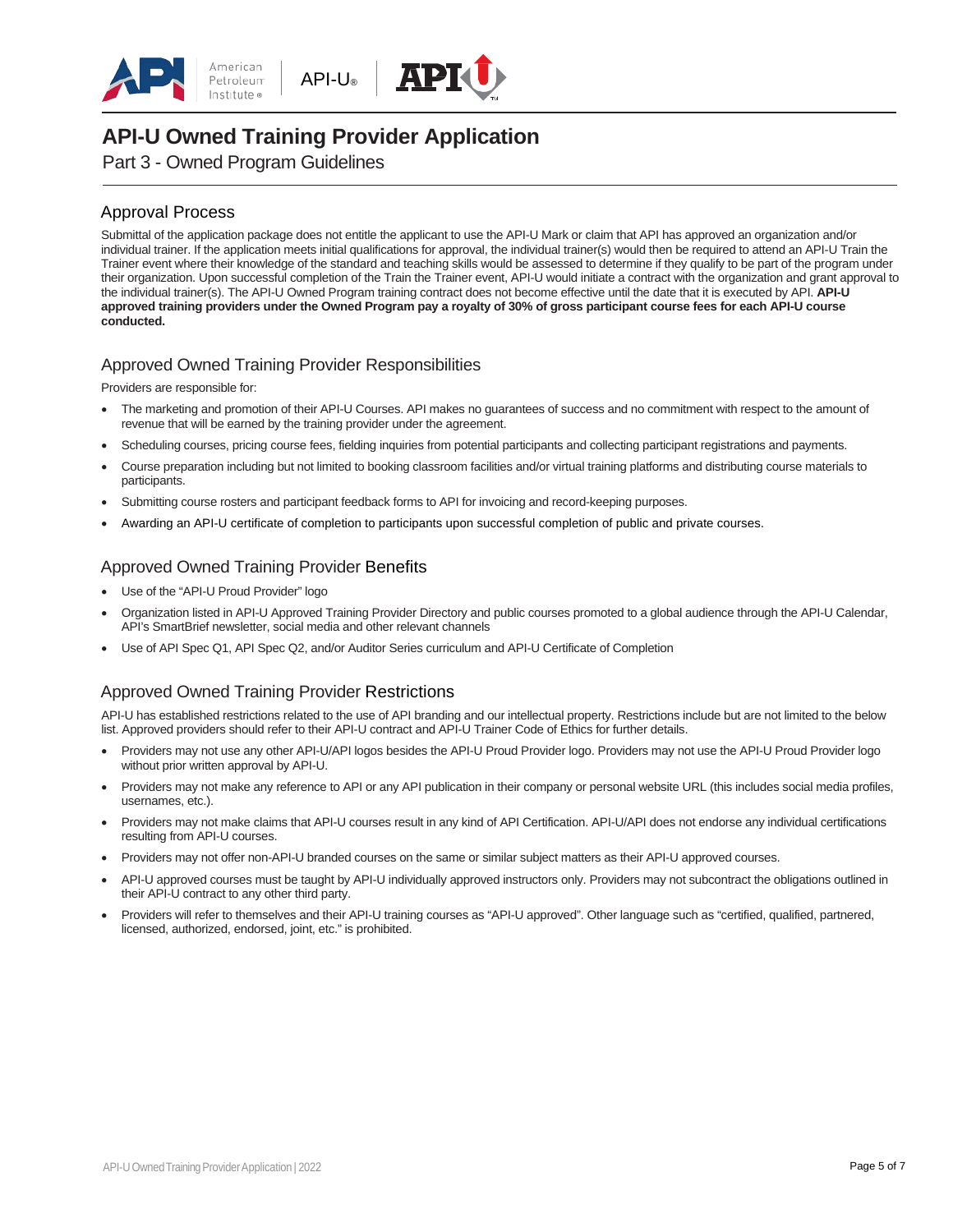





Part 4 - Application

Company Profile

❑ Drilling

❑ Hotel ❑ Inspection ❑ Integrated ❑ Manufacturing

❑ Engineering Design

| Company Name:                                                                                                                                                                                                                                 |                               |                                                                    |
|-----------------------------------------------------------------------------------------------------------------------------------------------------------------------------------------------------------------------------------------------|-------------------------------|--------------------------------------------------------------------|
| Address:                                                                                                                                                                                                                                      |                               |                                                                    |
| City:                                                                                                                                                                                                                                         |                               |                                                                    |
| State/Province:                                                                                                                                                                                                                               |                               |                                                                    |
| Zip Code:                                                                                                                                                                                                                                     |                               |                                                                    |
| Country:                                                                                                                                                                                                                                      |                               |                                                                    |
| Company Contact:                                                                                                                                                                                                                              |                               |                                                                    |
| Phone:                                                                                                                                                                                                                                        |                               |                                                                    |
| Email:                                                                                                                                                                                                                                        |                               |                                                                    |
| Website:                                                                                                                                                                                                                                      |                               |                                                                    |
| Social Media Outlets:                                                                                                                                                                                                                         |                               |                                                                    |
| Years in Operation:                                                                                                                                                                                                                           |                               |                                                                    |
| Areas of Operation (check below all that apply):                                                                                                                                                                                              |                               |                                                                    |
| $\Box$ Marine<br>$\Box$ Aviation<br>$\Box$ Colleges and Universities<br>$\Box$ Consultants<br>□ Measurement Equipment<br>Manufacturer<br>□ Converted<br>$\Box$ Midstream<br>$\Box$ Distribution<br>□ Midstream Processer<br>$\Box$ Downstream | □ Marine Service or Equipment | Refining or Marketing Equipment<br>Manufacturer<br>$\Box$ Reseller |
|                                                                                                                                                                                                                                               |                               | $\Box$ Retail<br>$\Box$ Service<br>□ Software Provider             |

❑ Environmental Engineering ❑ Non-Profit ❑ Oilfield Equipment Manufacturer ❑ Oilfield Service Company ❑ Petrochemical ❑ Petroleum ❑ Pipeline ❑ Pipeline Service or Equipment

❑ Software Provider ❑ Standards Association ❑ State and Local Government ❑ Training ❑ Upstream ❑ Upstream Equipment and Service ❑ Other:

Describe any previous or current business relationships you had or have with API:

Current percentage of business focused on training:

Current number of training courses offered and in what subject matter (describe below or attach a training catalog/course listing):

Current methods used to market training courses:

Estimated pricing of training courses:

Description of training facilities:

Will you be instructing courses outside of the United States? Y □ N □

If yes, please list all countries:

Will you be instructing courses in any languages other than English? Y  $\Box$  N  $\Box$ 

If yes, please list all languages: